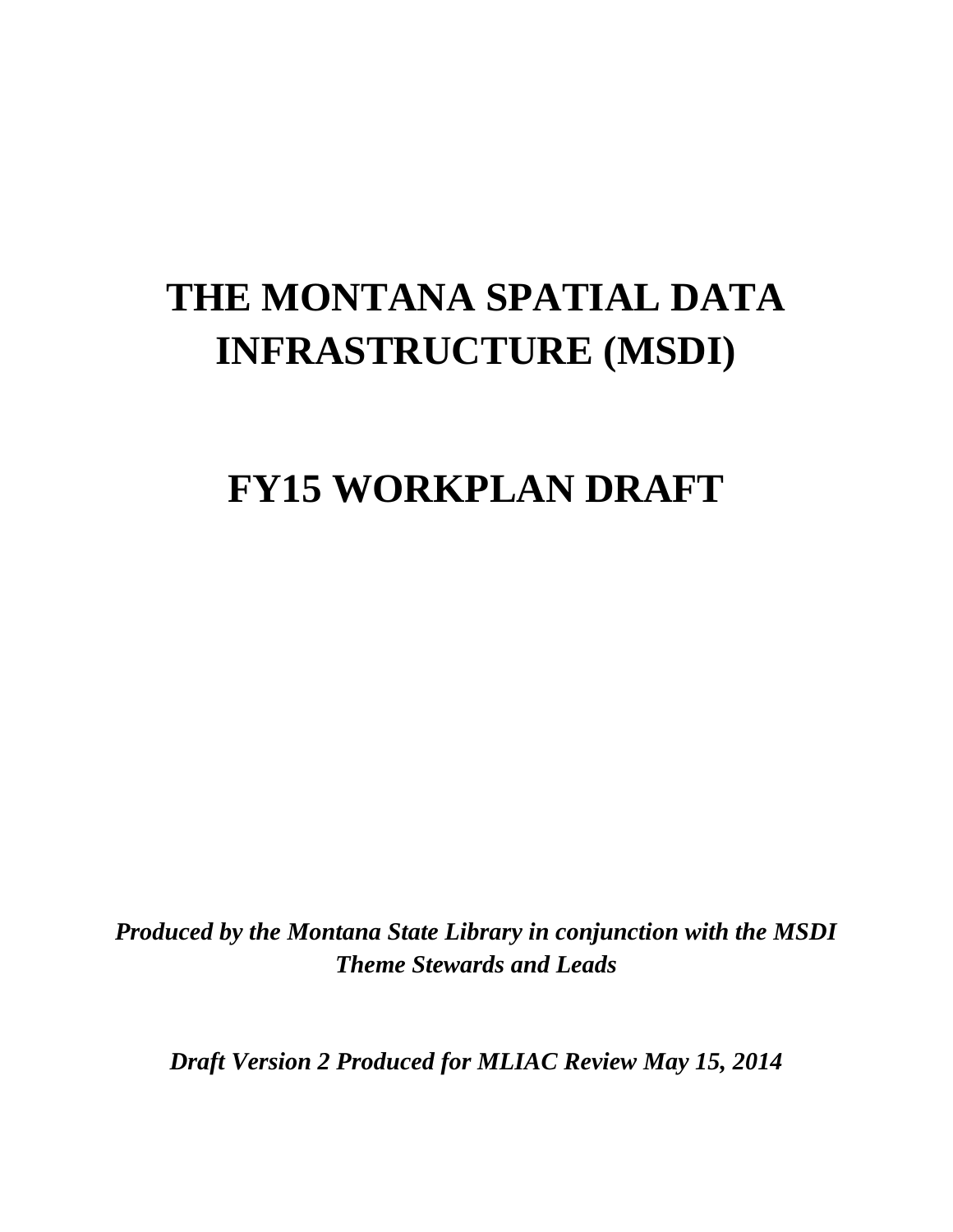## TABLE OF CONTENTS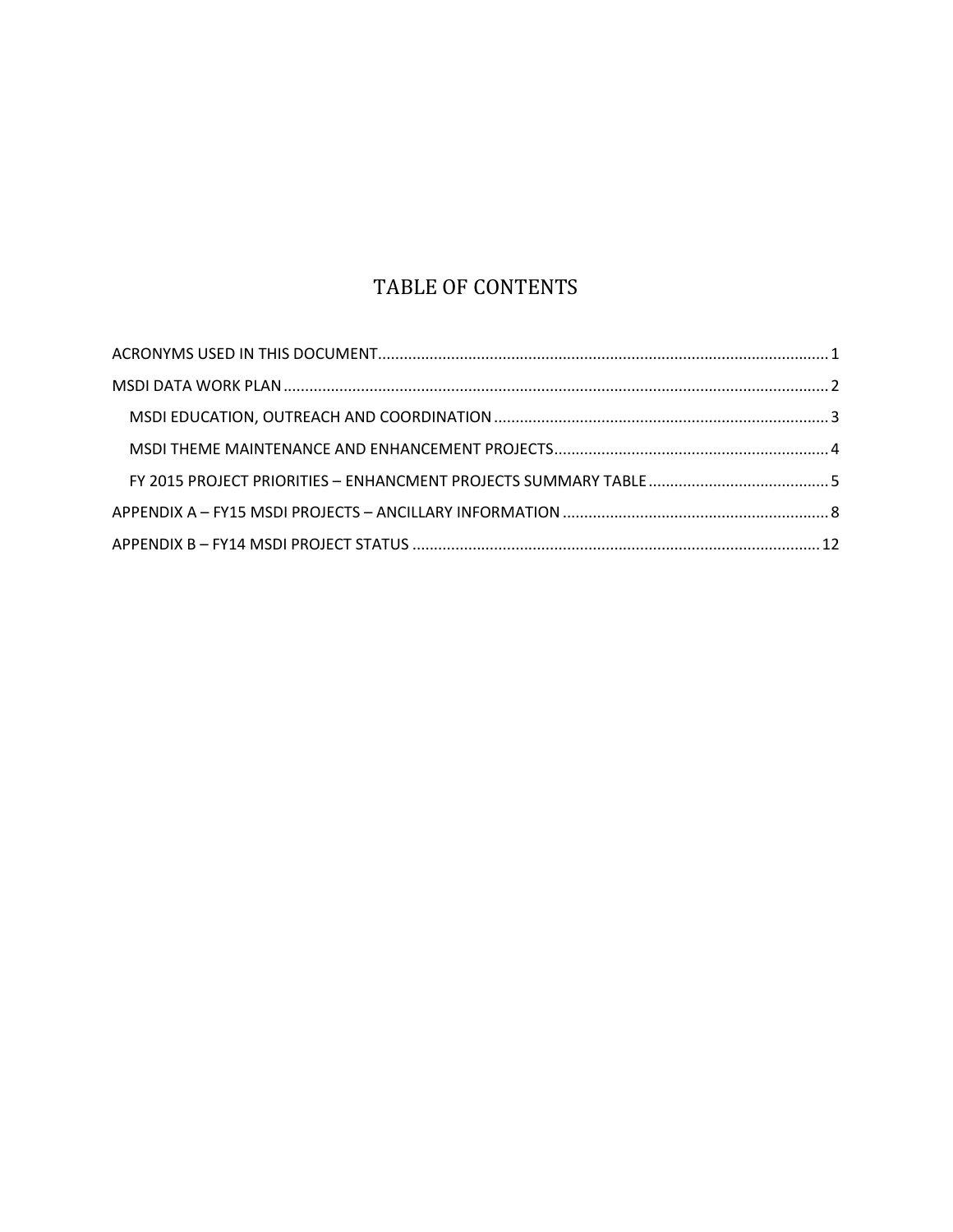## **ACRONYMS USED IN THIS DOCUMENT**

- <span id="page-2-0"></span>1. BLM – U. S. Department of Interior's Bureau of Land Management
- 2. CadNSDI MT The digital representation of the PLSS that will be maintained by the Montana State Library
- 3. FME Safe Software's feature manipulation engine
- 4. ETL common for Extract, Translate and Load data transactions
- 5. FGDC Federal Geographic Data Committee
- 6. GCDB BLM's Geographic Coordinate Data Base
- 7. MAGIP Montana Association of Geographic Information Professionals
- 8. MCO Montana Climate Office
- 9. MCPD Multi-State Control Point Database
- 10. MDT Montana Department of Transportation
- 11. MBMG Montana Bureau of Mines and Geology
- 12. MTNHP Montana Natural Heritage Program
- 13. MSDI Montana Spatial Data Infrastructure
- 14. MSL Montana State Library
- 15. NRCS U. S. Department of Agriculture's Natural Resources Conservation Service
- 16. NRIS Natural Resource Information System; part of the MSL Geographic Information Program
- 17. NVC National Vegetation Classification
- 18. PLSS Public Land Survey System
- 19. USGS U.S. Department of Interior's United States Geological Survey
- 20. WBD Watershed Boundary Dataset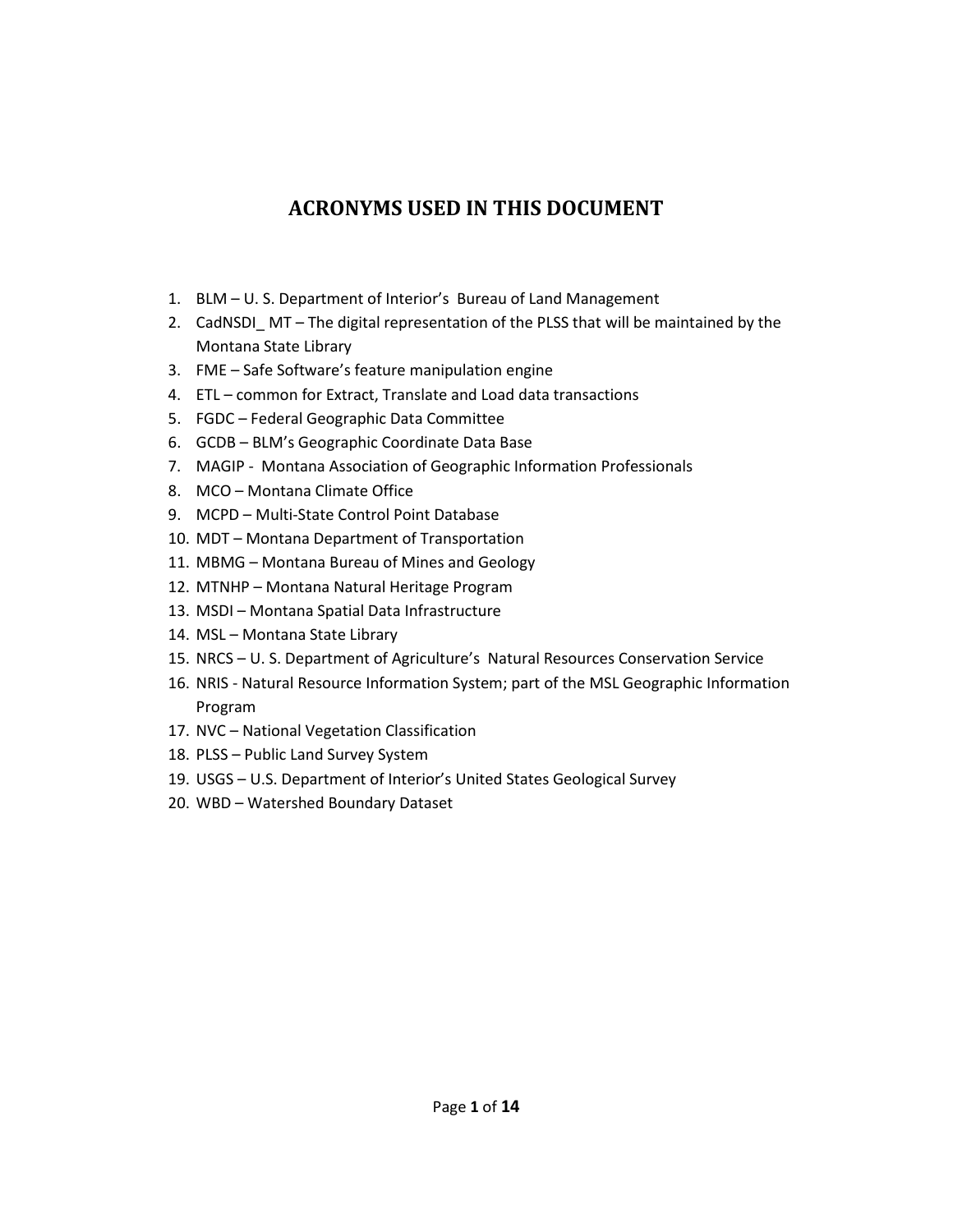## <span id="page-3-0"></span>**MSDI DATA WORK PLAN**

The Montana State Library (MSL), working with Montana Spatial Data Infrastructure (MSDI) theme stewards and theme leads, has reviewed FY15 maintenance plans and enhancement priorities for each MSDI theme. It is based on the same general process as the last two years but combines the maintenance and enhancement that were broken out individually in the FY 13 and FY 14 plans (discussion of this change is on page 4):

- 1. MSDI education, outreach and coordination
- 2. MSDI maintenance and enhancement projects

While there are differences in the nature of data content associated with each theme, there also are many similarities. Theme stewards and leads were asked to provide their best estimates of the level of effort required to provide outstanding theme stewardship. This included their estimate of hours to accomplish a base work level for categories one and two that would keep each theme at today's levels in terms of content and access. They were also asked to estimate the level of effort for projects to improve content and access if appropriate. Finally they were asked to report on the status and progress accomplishing the enhancement, research and development projects that were included in the FY14 plan. That progress report is included as Appendix B in this document.

No investigation to date has ever adequately captured the total annual level of effort required for MSDI stewardship. Many factors make it difficult and include:

- 1. Many themes rely on sub-stewards which are local, tribal, private, state and federal GIS data collectors that submit data for integration into statewide themes.
- 2. One-time university or other sector research projects that contribute data.
- 3. Some tasks are difficult to quantify in terms of time expense, for example responses to email or phone calls which assist data users.
- 4. Massive scientific data collection efforts, for example soils classifications, that involve soil scientists and data analysts whose work eventually ends up as a GIS theme.

With this in mind, MSDI stewards and leads have provided their best estimate of **THEIR** stewardship time that will be devoted to MSDI in FY 15. For example MSL has 9 staff in our Geographic Information Program. We estimate that approximately 77% of our total time is dedicated to MSDI work. The Level of Effort in Hours column represents burdened hours at 80% of a full FTE to allow for vacation time, sick time, necessary agency meetings unrelated to MSDI etc. The following table represents MSDI theme steward's best estimate of their total staff resources that will be dedicated to MSDI in FY15.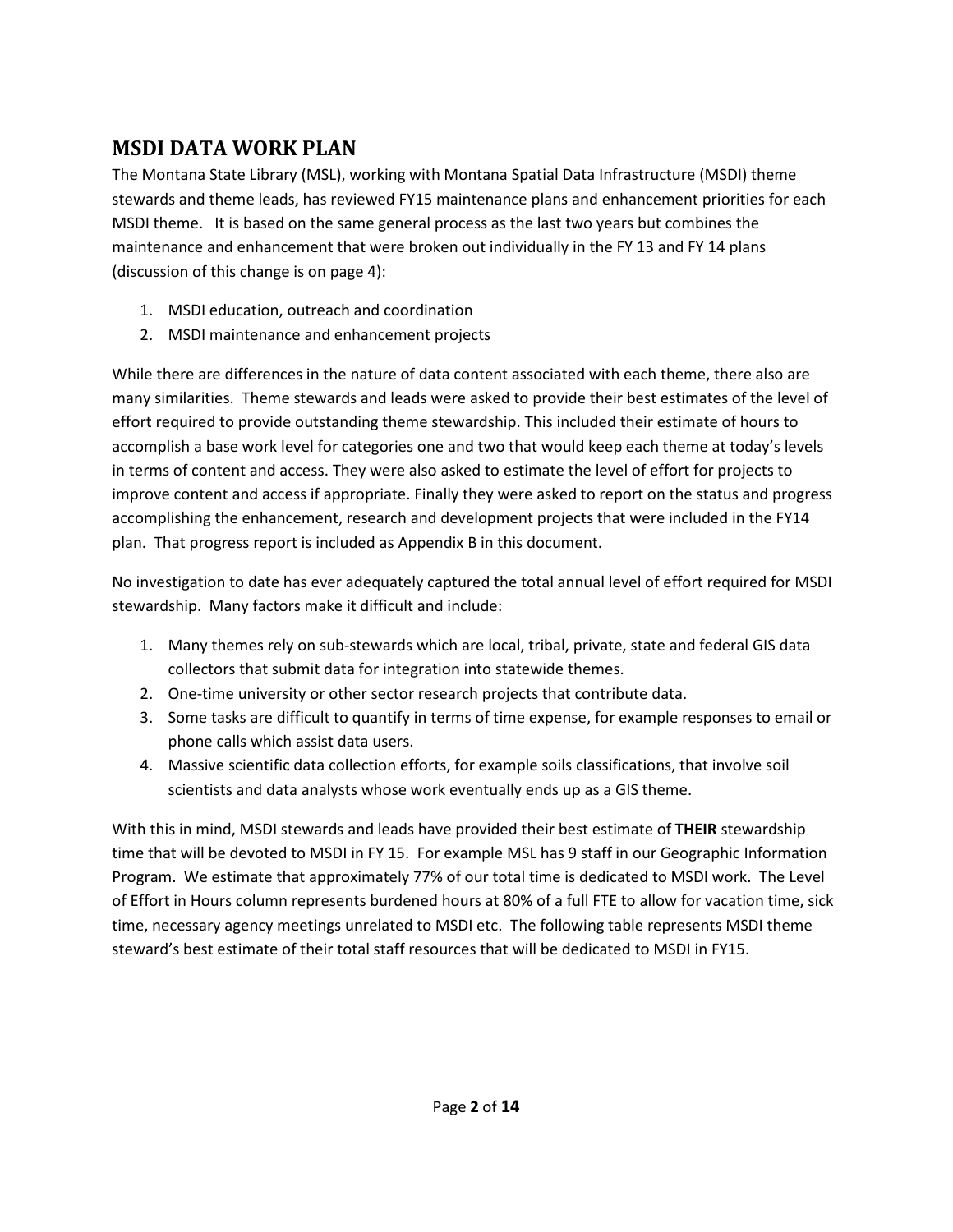|                                  |             | <b>FTE</b> | Level of Effort in |
|----------------------------------|-------------|------------|--------------------|
| Theme                            | Steward     | Devoted    | <b>Hours</b>       |
| General MSDI Projects &          |             |            |                    |
| Coordination                     | <b>MSL</b>  | 1.5        | 2502               |
| <b>Administrative Boundaries</b> | <b>MSL</b>  | 0.7        | 1167.6             |
| Cadastral                        | <b>MSL</b>  | 1.7        | 2835.6             |
| Climate                          | <b>UM</b>   | 2          | 3336               |
| Elevation                        | <b>USGS</b> | 0.4        | 667.2              |
| Geodetic Control                 | <b>MSL</b>  | 0.7        | 1167.6             |
| Geographic Names                 | <b>MSL</b>  | 0.1        | 166.8              |
| Geology                          | <b>MBMG</b> | 1          | 1668               |
| Hydrography                      | <b>MSL</b>  | 1.5        | 2502               |
| <b>Hydrologic Units</b>          | <b>NRCS</b> | 0.1        | 166.8              |
| Land Cover                       | <b>MNHP</b> | 3          | 5004               |
| Orthoimagery                     | <b>MSL</b>  | 0.1        | 166.8              |
| Soils                            | <b>NRCS</b> | 13.5       | 22518              |
| <b>Structures and Addresses</b>  | <b>MSL</b>  | 0.7        | 1167.6             |
| Transportation                   | <b>MSL</b>  | 0.5        | 834                |
| Wetlands                         | <b>MNHP</b> | 2.8        | 4670.4             |
|                                  |             | Total      | 50540.4            |

#### <span id="page-4-0"></span>**MSDI EDUCATION, OUTREACH AND COORDINATION**

MSDI education, outreach and coordination are required for each and every theme and go far beyond what a state GIS coordinator can accomplish. Each theme steward/lead must conduct some basic coordination and outreach tasks to meet user needs. Those basic functions or common outreach include things like work plan development, user outreach, technical support to users, and updating a theme's web presence. A theme might have some specific outreach identified. For example the Land Cover theme holds several trainings for University of Montana forestry and conservations students. Finally, there is cross theme coordination that is vital to maintaining and enhancing themes. For example Administrative Boundaries may be enhanced through interaction with the Geodetic Control and Cadastral themes and such interaction is difficult if communication between theme stewards and leads doesn't take place. Administrative Boundaries relies on updated Cadastral data which in turn relies on accuracy enhancements to the PLSS. Accuracy enhancements to the PLSS occur primarily when additional survey (Geodetic) control points are collected and discovered through the submittal process to the Multi-state (Montana and Idaho) Control Point Database. To better meet that cross theme coordination MSL will organize three MSDI steward/lead meetings in FY 15.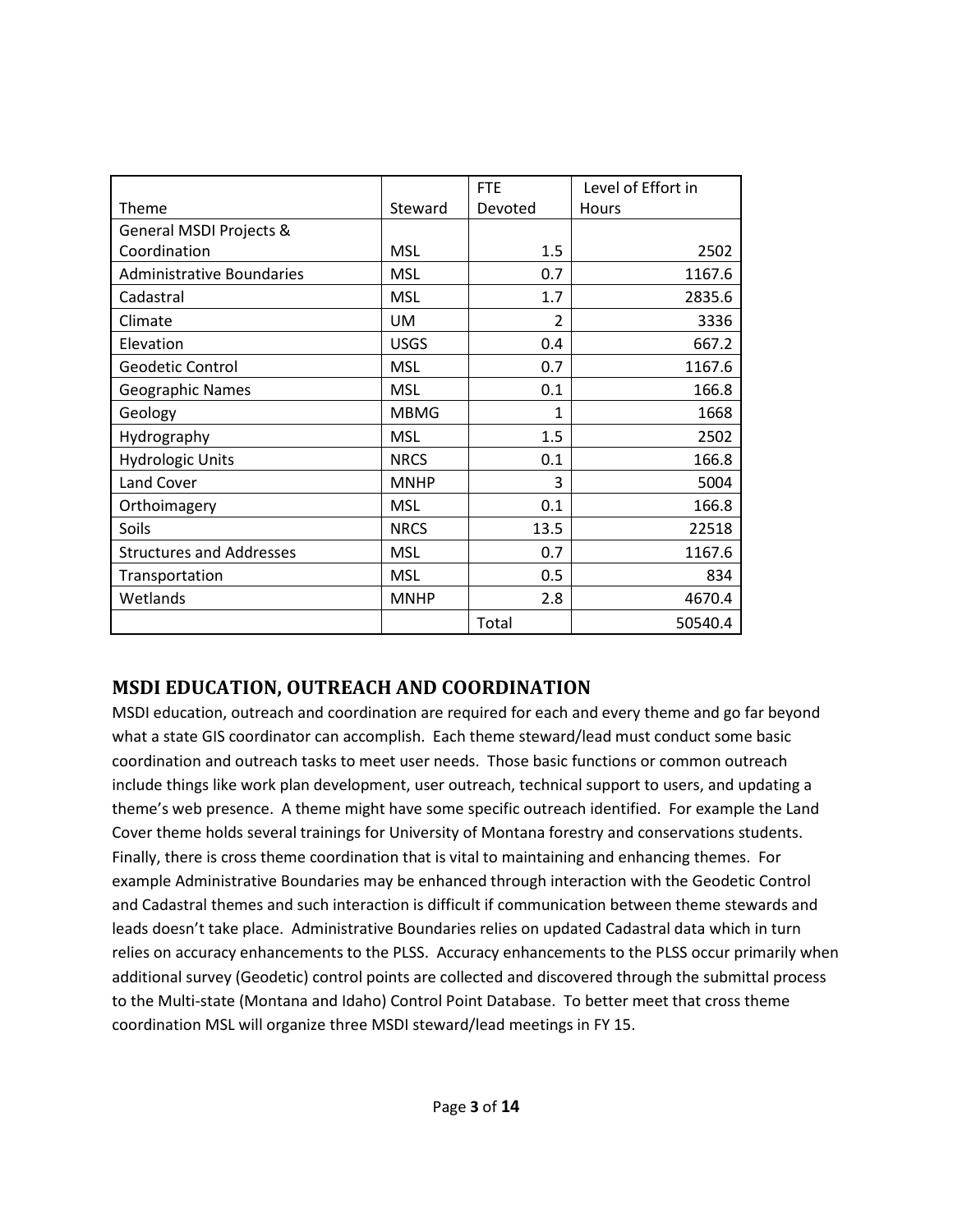In addition to theme specific education, outreach and coordination MSDI as a whole requires similar coordination including the standardized MSDI data discovery with standardized and current metadata and archival procedures. This is a primary function of the State GIS Coordinator and geographic information staff at MSL.

Like theme maintenance and enhancement, the time it takes for theme coordination varies. For example, as the newest of MSDI theme stewards, the UM Climate office spends a great deal of time making first time visits to state and federal agencies to be sure that climate data users understand what climate based data is available and how to use it. Theme stewards and leads believe it is reasonable to assume that 10% of total available time is put toward on MSDI education, outreach and coordination efforts. The large number of NRCS soil scientists working on the soils database skew the data so we estimate that approximately 3000 (rather than 5000) hours is a realistic estimation of level of effort.

#### <span id="page-5-0"></span>**MSDI THEME MAINTENANCE AND ENHANCEMENT PROJECTS**

MSDI theme maintenance consists of the day to day tasks theme leads need to accomplish to keep the theme at present levels of accuracy, completeness and currency. Maintenance efforts are therefore subject to a theme's maturity as the authoritative source of statewide data and vary significantly. Even if all themes were at a base level of completeness, maintenance levels would still vary based on the nature of the data. It is only logical that maintenance of the cadastral layer requires significantly more work than that of imagery. Maintenance of some themes takes up almost all the stewardship time while others require almost no maintenance. For example maintaining and updating the structure/address points from over 50 unique providers is estimated to take approximately 1,100 hours. On the other hand maintenance of the geographic names theme is estimated at 140 hours, ten percent of that required for structure/address points. Theme stewards and leads broken out common maintenance tasks into the following categories:

- 1. Data maintenance & updates (actual manipulating existing features)
- 2. Data enhancement projects (projects that is scheduled for the coming year that will result in significant data change)
- 3. Database maintenance (compressions, reconciles and posts, versioning, schema changes, etc.)
- 4. Application administration and maintenance
- 5. Web services administration
- 6. Metadata updates
- 7. Data archival

The theme stewards and leads have respectfully pointed out, and hope it is acknowledged and accepted, that there is very grey area between theme maintenance and theme enhancement. For example if staff working on Land Cover update land cover classes that have seen significant change such as Mixed Grass Prairie, Prairie Pothole Wetlands or Aspen Forest is this maintenance or enhancement? Similarly if 200 new GPS positions in Yellowstone County are added to the Multi-State Control Point Database is this maintenance or enhancement. Finally, as the Administrative Boundary and Cadastral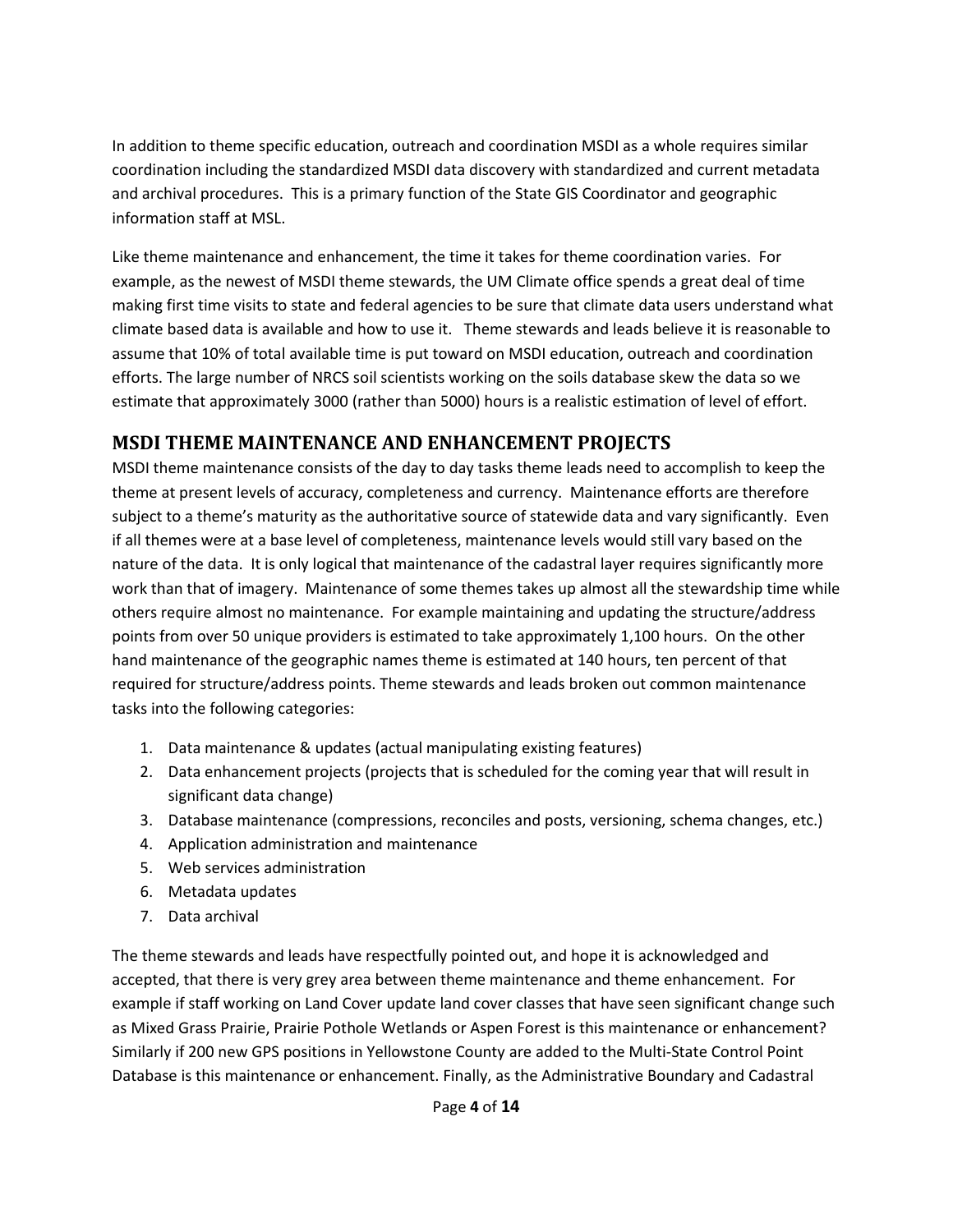themes are transitioned from their current geodatabase structure to the Esri Parcel Fabric, is this seen as maintenance or enhancement? Because of these esoteric and somewhat philosophical discussions, the FY 2015 MSDI work plan will not break out specifically the hours dedicated to maintenance verses those dedicated to enhancement projects. Proper maintenance should be assumed as a part of stewardship accountability and if there is evidence to the contrary it should be the job of MSL, acting in accordance with the advice of the MLIAC, to manage that situation. However major theme enhancement projects were submitted by theme stewards and leads are documented in the next section of the plan. Deducting the time spent on outreach, education and coordination MSDI stewards will dedicate slightly over 47,000 hours towards general maintenance and enhancement projects.

### <span id="page-6-0"></span>**FY 2015 PROJECT PRIORITIES – ENHANCMENT PROJECTS SUMMARY TABLE**

| <b>Theme</b>                     | <b>FY15 Proposed Project</b>                                                                                                                                                                                   | <b>LEAD</b>           |
|----------------------------------|----------------------------------------------------------------------------------------------------------------------------------------------------------------------------------------------------------------|-----------------------|
| <b>General MSDI</b>              |                                                                                                                                                                                                                |                       |
|                                  | Increase Theme Steward/Lead meetings to 2 per year                                                                                                                                                             | <b>MSL GeoInfo</b>    |
|                                  | Research the ties between state efforts to establish open data<br>portals, ArcGIS online and the current MSL digital atlas so MSDI<br>data can be mashed up with complementary tabular data                    | <b>MSL GeoInfo</b>    |
| <b>Administrative Boundaries</b> |                                                                                                                                                                                                                |                       |
|                                  | Test Maintaining Administrative Boundaries in the Parcel Fabric                                                                                                                                                | <b>MSL GeoInfo</b>    |
|                                  | Create better mapping options for tax increment finance districts                                                                                                                                              | <b>MSL GeoInfo</b>    |
|                                  | New AGOL products for Administrative Boundaries                                                                                                                                                                | MSL GeoInfo           |
| Cadastral                        |                                                                                                                                                                                                                |                       |
|                                  | Design and develop and document maintenance workflows for<br>CadNSDI MT that will replace the current CadNSDI supplied by<br>BLM - includes the formation of a PLSS Change Management<br><b>Advisory Group</b> | <b>MSL GeoInfo</b>    |
|                                  | Adjust Public Lands to CadNSDI MT                                                                                                                                                                              | <b>MSL GeoInfo</b>    |
| Climate                          |                                                                                                                                                                                                                |                       |
|                                  | Complete development, distribution and publication (to MSL data<br>list for core climate datasets                                                                                                              | University of Montana |
|                                  | Implementation of presence on MSDI webpage and develop map<br>gallery contributions                                                                                                                            | University of Montana |
|                                  | Implementation of web/data services                                                                                                                                                                            | University of Montana |
|                                  | Develop new climate data products                                                                                                                                                                              | University of Montana |
| Elevation                        |                                                                                                                                                                                                                |                       |
|                                  | Develop a Montana Elevation strategic vision for an enhanced<br>elevation data set                                                                                                                             | <b>USGS</b>           |
|                                  | Inventory enhanced elevation acquisitions and update NEEA for<br>Montana and the Montana Elevation web map                                                                                                     | <b>USGS</b>           |

More expansive descriptions of some projects can be found in Appendix A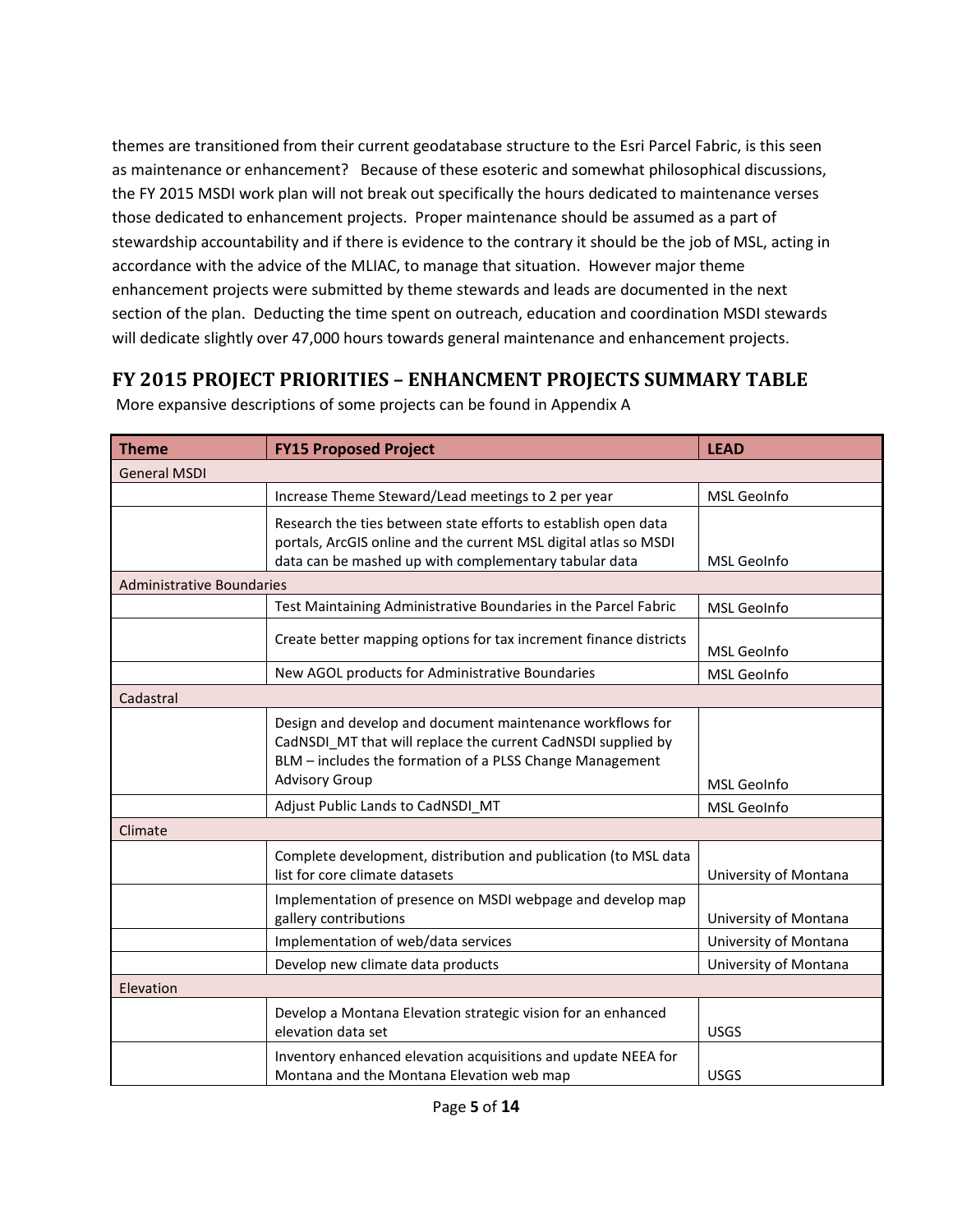| Solicit proposed enhanced elevation projects and update web<br>map with them |                                                                                                                                                                                                  | <b>USGS</b>        |
|------------------------------------------------------------------------------|--------------------------------------------------------------------------------------------------------------------------------------------------------------------------------------------------|--------------------|
| Geodetic Control                                                             |                                                                                                                                                                                                  |                    |
|                                                                              | Develop functional requirements for an application which would<br>allow automated entry of control points into the MCPD by<br>surveyors                                                          | <b>MSL</b> GeoInfo |
|                                                                              | Work with FCDC, BLM and Idaho to complete standardized<br>control point data collection and data entry requirements                                                                              | <b>MSL GeoInfo</b> |
|                                                                              | Increase outreach to surveying firms and encourage them to<br>submit their GPS control points - work with Esri and FGDC to<br>develop collection device to database point submission             | <b>MSL</b> GeoInfo |
| <b>Geographic Names</b>                                                      |                                                                                                                                                                                                  |                    |
|                                                                              | Provide the full GNIS database, including alternate names and<br>secondary points to users                                                                                                       | <b>MSL</b> GeoInfo |
|                                                                              | Automated procedure to apply our local changes to above<br>database and provide web and service access                                                                                           | <b>MSL GeoInfo</b> |
| <b>Hydrologic Units</b>                                                      |                                                                                                                                                                                                  |                    |
|                                                                              | NRCS will continue the border harmonization with Canada<br>project through 2015                                                                                                                  | <b>NRCS</b>        |
|                                                                              | Form a work group to discuss potential transition of this theme<br>into hydrography. May result in products such as a watershed<br>boundary mapping service that would facilitate the transition | <b>MSL GeoInfo</b> |
| Geology                                                                      |                                                                                                                                                                                                  |                    |
|                                                                              | Release a 1:100,000 non-edge matched geology web service                                                                                                                                         | <b>MBMG</b>        |
|                                                                              | Start integration of multiple regional 1:100,000 databases into a<br>unified edge matched SDE database (will not be completed this<br>year)                                                      | <b>MBMG</b>        |
| Hydrography                                                                  |                                                                                                                                                                                                  |                    |
|                                                                              | Data Quality Improvements                                                                                                                                                                        | MSL GeoInfo        |
|                                                                              | Web editing (users submit revisions via web map)                                                                                                                                                 | <b>MSL GeoInfo</b> |
|                                                                              | Work plan outlining when, where and how systematic, basin-by-<br>basin editing will occur                                                                                                        | <b>MSL GeoInfo</b> |
| <b>Land Cover</b>                                                            |                                                                                                                                                                                                  |                    |
|                                                                              | Prepare a formal crosswalk between current ecological systems<br>(the MSDI map unit) and Natureserve's National Land Cover<br>Classification                                                     | <b>MTNHP</b>       |
|                                                                              | Using new whitebark pine mapping data revise the existing<br>subalpine woodland and parkland class to more accurately<br>represent forest vs. high-elevation grassland systems                   | <b>MTNHP</b>       |
|                                                                              | updated classifications that have seen significant change such as<br>mixed grass prairie, agriculture, introduced riparian vegetation,<br>prairie pothole wetlands and aspen forest and woodland | <b>MTNHP</b>       |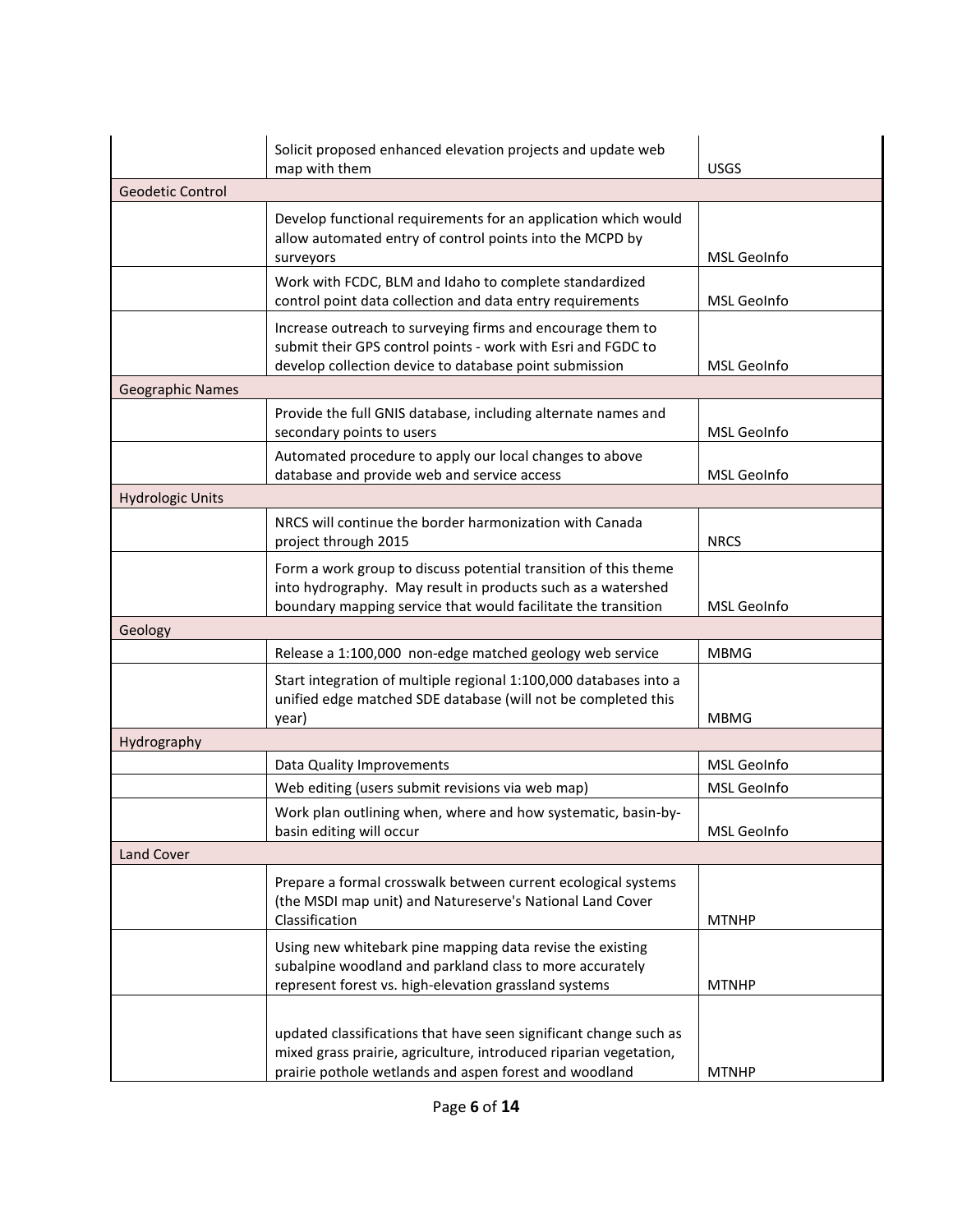| Imagery                         |                                                                                                                                                                                                                         |              |
|---------------------------------|-------------------------------------------------------------------------------------------------------------------------------------------------------------------------------------------------------------------------|--------------|
|                                 | No new data expected                                                                                                                                                                                                    | MSL GeoInfo  |
| Soils                           |                                                                                                                                                                                                                         |              |
|                                 | NRCS will continue to work toward the completion of the<br>SSURGO dataset in FY 15, as well as continue with ongoing<br>maintenance.                                                                                    | <b>NRCS</b>  |
| <b>Structures and Addresses</b> |                                                                                                                                                                                                                         |              |
|                                 | Test automated data transfer from county to state using web<br>feature services                                                                                                                                         | MSL GeoInfo  |
|                                 | Obtain local addresses from the five remaining counties not<br>represented by such data                                                                                                                                 | MSL GeoInfo  |
| Transportation                  |                                                                                                                                                                                                                         |              |
|                                 | Work with 13 counties that have few or no address ranges on<br>their roads - Dawson, Fergus, Glacier, Golden Valley, Judith<br>Basin, McCone, Park, Petroleum, Powder River, Sheridan, Toole,<br>Treasure and Wheatland | MSL GeoInfo  |
| Wetlands                        |                                                                                                                                                                                                                         |              |
|                                 | An estimated 210 quads of new wetland mapping will be<br>completed in FY15                                                                                                                                              | <b>MTNHP</b> |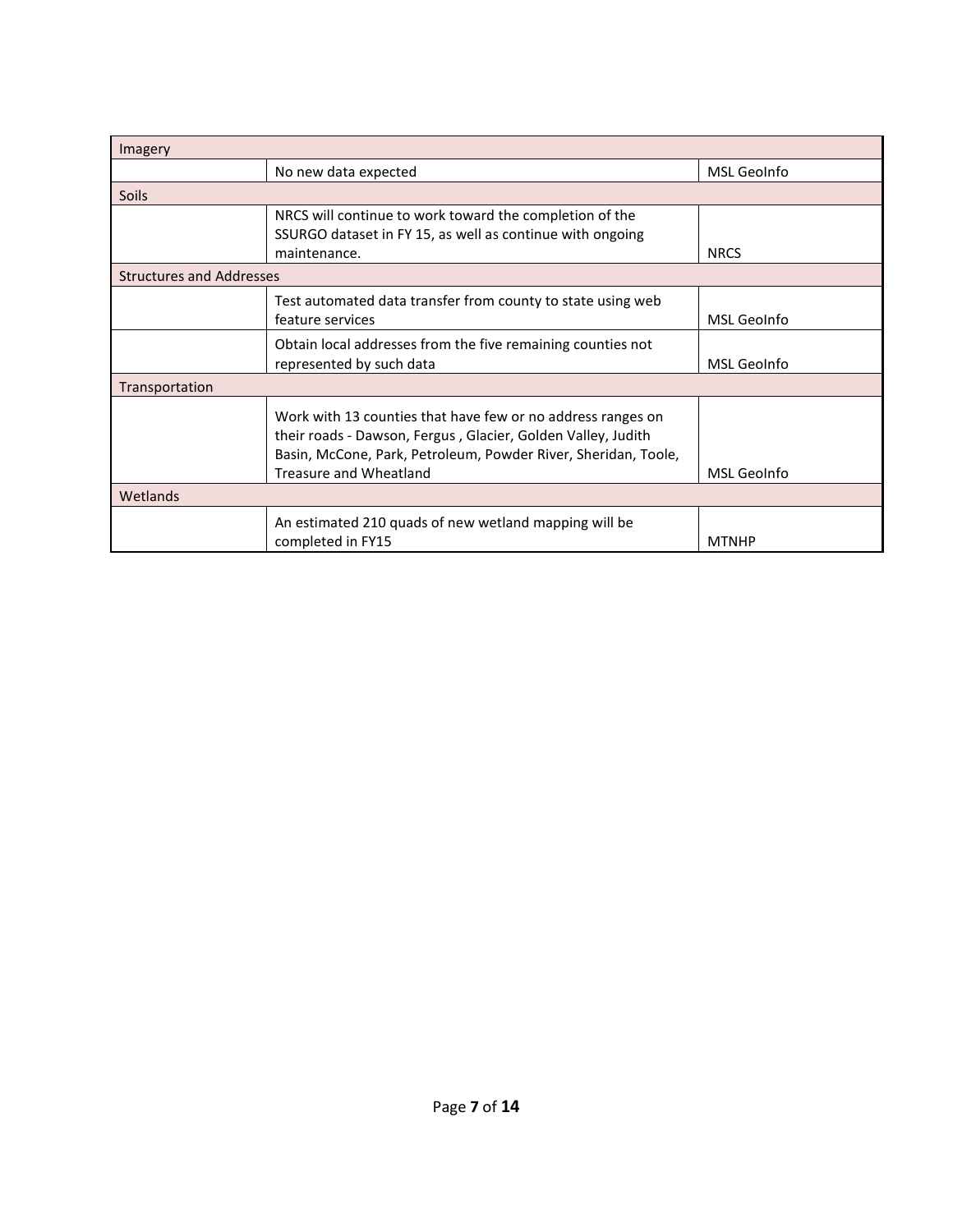## <span id="page-9-0"></span>**APPENDIX A – FY15 MSDI PROJECTS – ANCILLARY INFORMATION**

#### **General MSDI**

MSL and SITSD will work closely to define what the mapping component should look like and do within the Governor's open data initiative. Many options exist and this could be a combination of multiple products such as Socrata, Esri and FME. Other open data portals report that the mapping functions are some of the most popular and this effort should insure that MSDI data is used as a foundation for linking disparate databases through common geographic elements.

#### **Administrative Boundaries, Cadastral and Geodetic Control**

Starting in November 2013 all three themes has been involved by necessity in a large project garnering national attention named Montana CATSPAW. After finally determining that federal maintenance of the PLSS was no longer meeting state and local needs, MSL recognized that some things needed to change. A proposal to migrate statewide PLSS to the Esri Parcel Fabric was adopted by Esri, the FGDC along with other federal, state, local and private stakeholders. This project will take up a large portion of the all three themes time but will result in better spatial accuracy of the PLSS and better vertical integration of all three themes. The Geodetic Control work we have done in the past has been a significant contributor and the database schema initially developed by Montana and changed in 2012 to meet Idaho needs appears that it will be adopted as a standardized collection template for federal collection efforts. While never listed in the FY14 work plan as an enhancement project significant work has been, and is being done on the geodetic control theme.

**Climate** – Climate will continue to mature in FY15 with particular attention paid to completing the development, maintenance, distribution, and publication (MSL portal) of core climate datasets. These datasets include historic climate station data (to present), gridded maximum temperature (1948-2012), gridded minimum temperature (1948-2012), gridded precipitation (1980-2012), Normalized Difference Vegetation Index (2000-present), Enhanced Vegetation Index (2000-present), and evapotranspiration (2000-present). Additional datasets may be added as they become available with particular attention in FY15 on summary datasets derived from the core climate dataset. Research and development will continue on new data products and improving existing products. These enhanced products are projected to be delivered in FY16 and FY17. Given the size of the climate datasets, web\data services will be investigated to improve client access. This includes integration into the Water Information System. An improved web presence is also targeted for FY15 with a goal of having climate added to the MSDI homepage, and the development of maps for the MSDI map gallery that are of interest to the general public.

**Elevation** – Over the past few years we have referenced the elevation theme in Montana as being in a maintenance phase. However, when you state this you are basically stating that you are maintaining the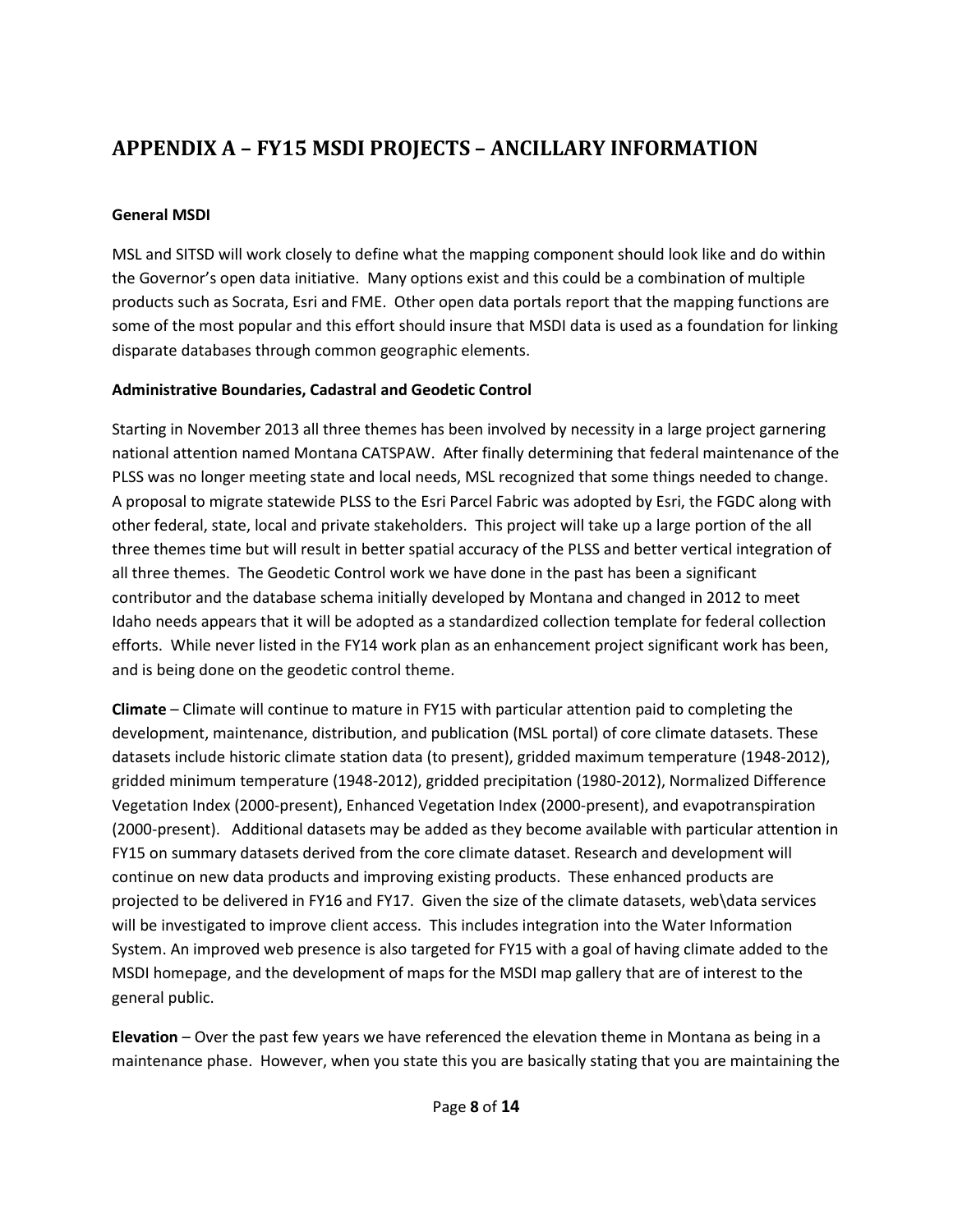10-meter DEMs. This is not really a true statement. The 10-meter DEMs are complete. We are now in a new phase of building an enhanced elevation dataset. If you look at it this way we are not maintaining yet we are building and basically starting over. We will need draft standards and requirements for elevation data in Montana. And we will need a strategic vision of how to budget for the collection of new elevation data (lidar) which could expend \$250,000 to \$1M per year for the next 10 years.

**Geographic Names** – MSL would like to be able to provide the full GNIS database, including alternate names and secondary points, to our users. We haven't pressed the USGS for a copy of the full database because we were hoping to wait for it to include the changes from the FY 2013 update project. Staff will meet with GNIS staff at the COGNA conference in Austin and ask that they provide us with the database. MSL will author an automated procedure to apply our local changes to this database and will provide access to it on our web site and as a service.

**Geology** – MBMG has migrated the existing 1:100,000 scale geology from 76 individual 'postage stamps' to a single geodatabase. Boundaries have not been erased between quadrangles and units have not been matched between quadrangles. MBMG intends to release it as a map service but have some work to do yet migrating - some of the symbology, etc. MBMG hope to have this up and running in the next few months. For the past year or so, work has been concentrated on integrating all of these 'postage stamps' into a single unified SDE geodatabase. The Bureau has committed to this effort/process and sees great benefit for many projects.

**Hydrography –** A work plan will be put together that outlines when, where, and how MSL will be editing the hydrography dataset. This plan will prioritize which basins are queued for systematic editing and provide flexibility to accommodate agency needs.

**Hydrologic Units** – The hydrologic unit border harmonization with Canada will be ongoing through 2014 and 2015. These updates will be incorporated into the NHD as they are certified. There is still a need for continued education and outreach to professionals using the NHD to ensure use of the integrated WBD. Although the WBD's are integrated into the NHD there remains a need to provide some users with a stand-along version of the watershed boundaries for the 8,10 and 12 digit HUCS. If these needs can be met through the MSL Water Information System Program we can investigate transition of this theme out MSDI status and incorporate it into MSDI Hydrography.

**Land Cover –** MTNHP is working with Natureserve on updates to the National Land Cover Classification Standard at the "macrogroup" level. The NVC has been adopted by the FGDC as a standard for all federally funded vegetation classification, but pending completion of the standard at a mappable scale (i.e., macrogroups), it has not yet been adopted as a mapping standard. In anticipation of the NVC macrogroups being completed, we will prepare a formal crosswalk between current ecological systems (the MSDI map unit) and macrogroups, and, for each one, will evaluate what changes, if any, will be needed to produce a macrogroup-based map legend. We will also update several land cover classes in the current MSDI classification that have seen significant changes since the layer was created: Mixed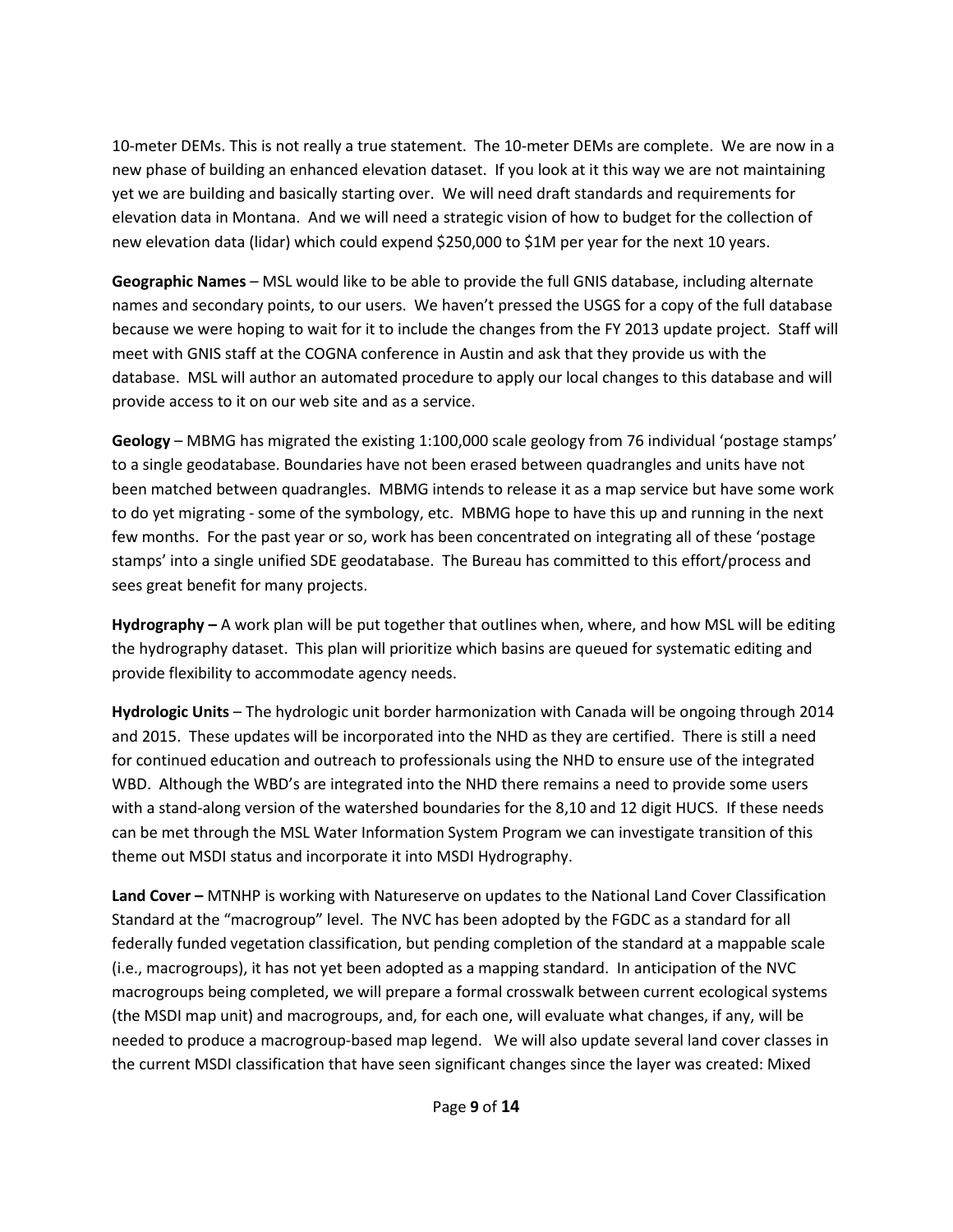Grass Prairie; Agriculture; Introduced Riparian Vegetation; Prairie Pothole Wetlands; and Aspen Forest and Woodland. All these systems have been identified by partners (USFWS, USFS, USDA, BLM, MT-Ag, MT-DEQ) as needing to be updated to meet business purposes. We will be using project funding from the Forest Service to conduct field surveys to support whitebark pine mapping in the Lewis and Clark and Helena National Forests. We have completed whitebark pine mapping for the Beaverhead-Deerlodge Forest and have used project funds for data collection in the Gallatin and Custer National Forests. We expect to have mapping of whitebark pine in these 5 forests sufficiently complete to revise the existing Subalpine Woodland and Parkland class to more accurately represented forested vs highelevation grassland systems.

**Imagery** – No change to the state's imagery holdings or imagery services are anticipated for FY 15.

**Soils**- NRCS continues to have full-time staff devoted to soil mapping, digitizing, correlation and the associated tasks with completing the SSURGO dataset for the State of Montana. The NRCS has 7 full time staff working on initial soil surveys, 5 full time staff involved in updating existing soil surveys, an assistance state soil scientist who oversees their work and a natural resource analyst housed at MSL. Statewide updates to the SSURGO were provided to MSL in January 2014 and have been incorporated into a web services application for download and distribution. Technical support for use of the SSURGO data is available from the NRCS staff representative stationed at the Montana State Library.

**Structures/Addresses** - Currently the Structures Framework has addresses for over 50 local governments. As the Framework moves from acquisition of local government data to regular maintenance, the ability to obtain regular updates is a challenge. With the increasing adoption of ArcGIS Online (AGOL) at the local government level, MSL would like to test using AGOL hosted feature services of county addresses as a means to update the Structures Framework. MSL has successfully tested a Python script for updating an AGOL feature service with a dataset that resides on a local computer, proving a local government could easily keep a feature service hosted in the cloud up-to-date. The next step is for MSL to test using the AGOL feature service of county addresses to update the Structures Framework. MSL can provide assistance to a local government to help set up the AGOL feature service and the Python scripted update process.

**Transportation** – MSL continues lead stewardship on framework transportation, integrating MDT data with data from counties that contains addresses and in some cases enhanced road segment attributes. We will explore opportunities to work with 13 counties that have few or no addresses; Dawson, Fergus, Glacier, Golden Valley, Judith Basin, McCone, Park, Petroleum, Powder River, Sheridan, Toole, Treasure and Wheatland. The data schema has been streamlined and the attributes reviewed and edited to correct many deficiencies.

**Wetlands** – An estimated 210 quads of new wetland mapping will be completed for FY15 comprising 5,700 hours under partner contracts. We are seeking partner funding to complete the addition of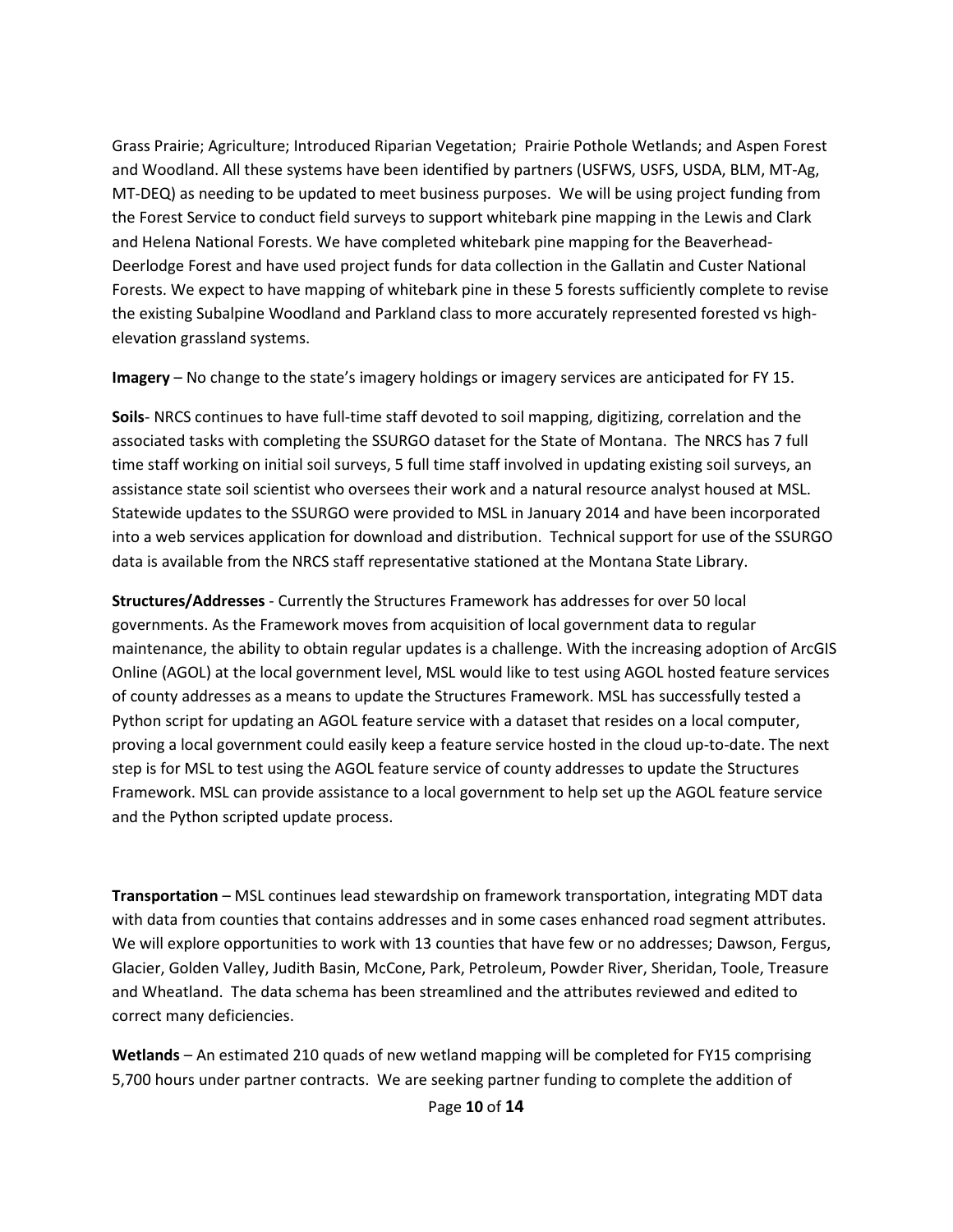hydrogeomorphic descriptors to existing wetland mapping. Estimated maintenance hours for FY15 are 1,020 hours.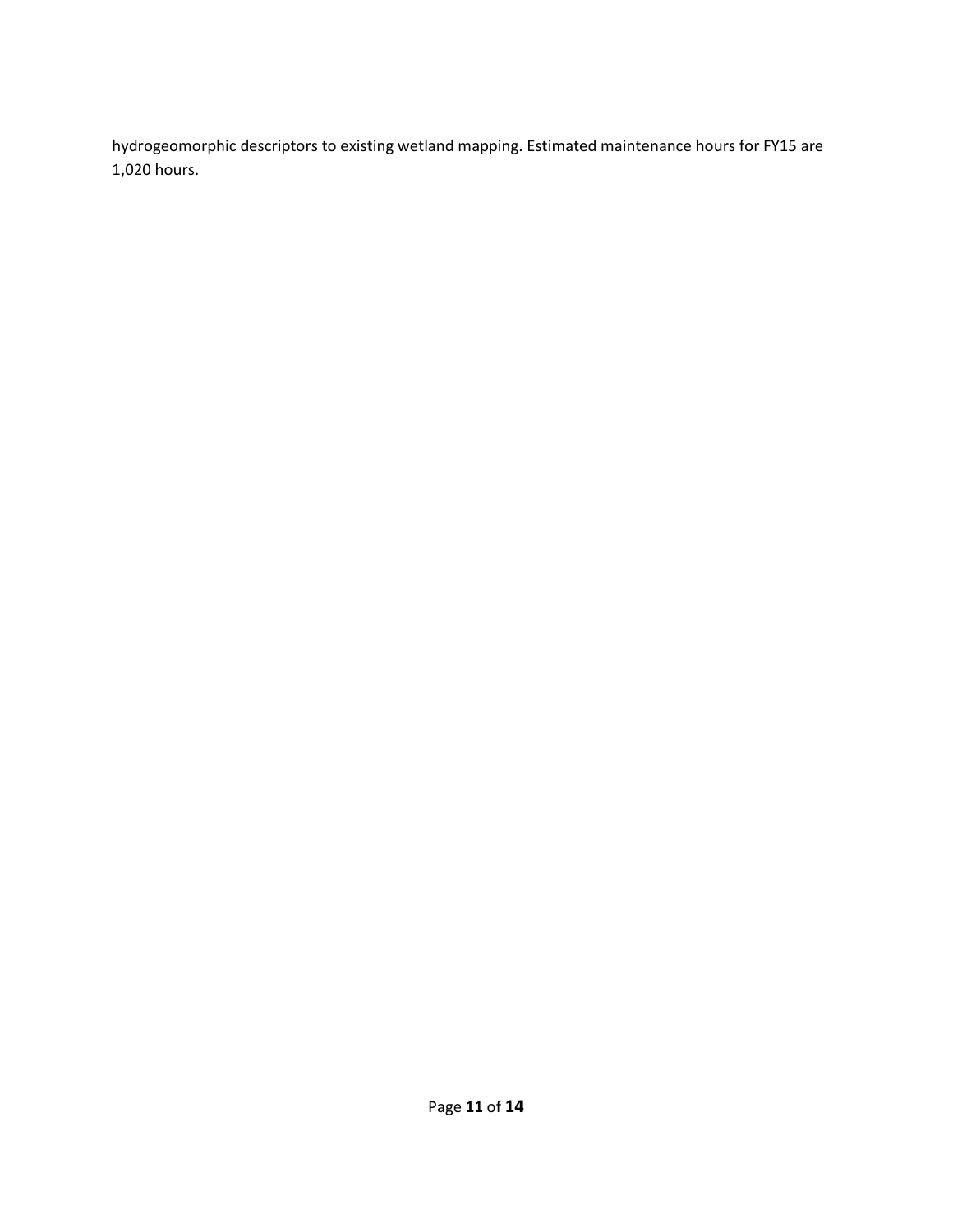## <span id="page-13-0"></span>**APPENDIX B – FY14 MSDI PROJECT STATUS**

| <b>Theme</b>            | <b>FY13 Proposed Project</b>                                                                                                                                                      | <b>Status</b>                                      |
|-------------------------|-----------------------------------------------------------------------------------------------------------------------------------------------------------------------------------|----------------------------------------------------|
| <b>General MSDI</b>     |                                                                                                                                                                                   |                                                    |
|                         | <b>MSDI ARCGIS MAP GALLERY</b>                                                                                                                                                    | Complete                                           |
|                         | WEB ENHANCEMENTS PHASE 2                                                                                                                                                          | Complete                                           |
|                         | <b>MSL DATA BUNDLER</b>                                                                                                                                                           | Complete                                           |
| <b>Admin Boundaries</b> |                                                                                                                                                                                   |                                                    |
|                         | CENSUS PILOT/BOUNDARY ADJUST                                                                                                                                                      | *In Progress - see #1 below                        |
|                         | PRECINCT MAPPING                                                                                                                                                                  | <b>Not Started</b>                                 |
|                         | WATER/SEWER DISTRICTS                                                                                                                                                             | <b>Research Phase</b>                              |
| Cadastral               |                                                                                                                                                                                   |                                                    |
|                         | ADJUST CADASTRAL & PUBLIC LANDS TO NEW GCDB                                                                                                                                       | *In Progress - see #1 below                        |
|                         | STATE TRUST LAND COMMON OPERATING                                                                                                                                                 | In Progress                                        |
|                         | FEDERAL LAND ATTRIBUTIOIN                                                                                                                                                         | *In Progress - see #2 below                        |
| Elevation               |                                                                                                                                                                                   |                                                    |
|                         | UPDATE LIDAR PROJECT INVENTORY                                                                                                                                                    | Complete                                           |
| Geographic Names        |                                                                                                                                                                                   |                                                    |
|                         | IMPROVE UPDATE, WEB SERVICES AND DISTRIBUTION                                                                                                                                     | *Not Started - see #3 below                        |
| Geology                 |                                                                                                                                                                                   |                                                    |
|                         | DEVELOPMENT & PRODUCTION OF GEODATABASES                                                                                                                                          | *In Progress - please refer to<br>page 8 (Geology) |
|                         | COMPLETE GEOLOGY DATA SERVICE                                                                                                                                                     | Complete                                           |
| Hydrography             |                                                                                                                                                                                   |                                                    |
|                         | DATA QUALITY IMPROVEMENTS                                                                                                                                                         | *On going - see #4 below                           |
|                         | TRANSPARENT EDITING AND MAITENANCE WORKFLOW                                                                                                                                       | *Complete and ongoing-<br>see #5 below             |
|                         | FEATURE DELTA ANALYSIS                                                                                                                                                            | *On going - see #4b below                          |
| <b>Land Cover</b>       |                                                                                                                                                                                   |                                                    |
|                         | PUBLISH INITIAL 2014 LAND COVER WITH REVISIONS TO PERMANENT<br>SNOW AND ICE COVER CLASSES, RED/DEAD AND 2012/13 BURNED AREAS;<br>REVISE 2014 LAND COVER BASED ON MULTIPLE FACTORS | Complete                                           |
| Imagery                 |                                                                                                                                                                                   |                                                    |
|                         | PROCESS 2013 NAIP FOR DOWLOAD AND WEB SERVICES                                                                                                                                    | 95% complete - should be<br>up May 2014            |
| Soils                   |                                                                                                                                                                                   |                                                    |
|                         | UPDATE WEB PRESENCE WITH ACCESS STANDARD INTERPRETATIONS<br>USING WEB SERVICES; DATA ARCHIVAL                                                                                     | Complete                                           |
| <b>Structures</b>       |                                                                                                                                                                                   |                                                    |
|                         | NEW DATA AND ETL ROUTINES TO FRAMEWORK                                                                                                                                            | Complete                                           |
| Wetlands                |                                                                                                                                                                                   |                                                    |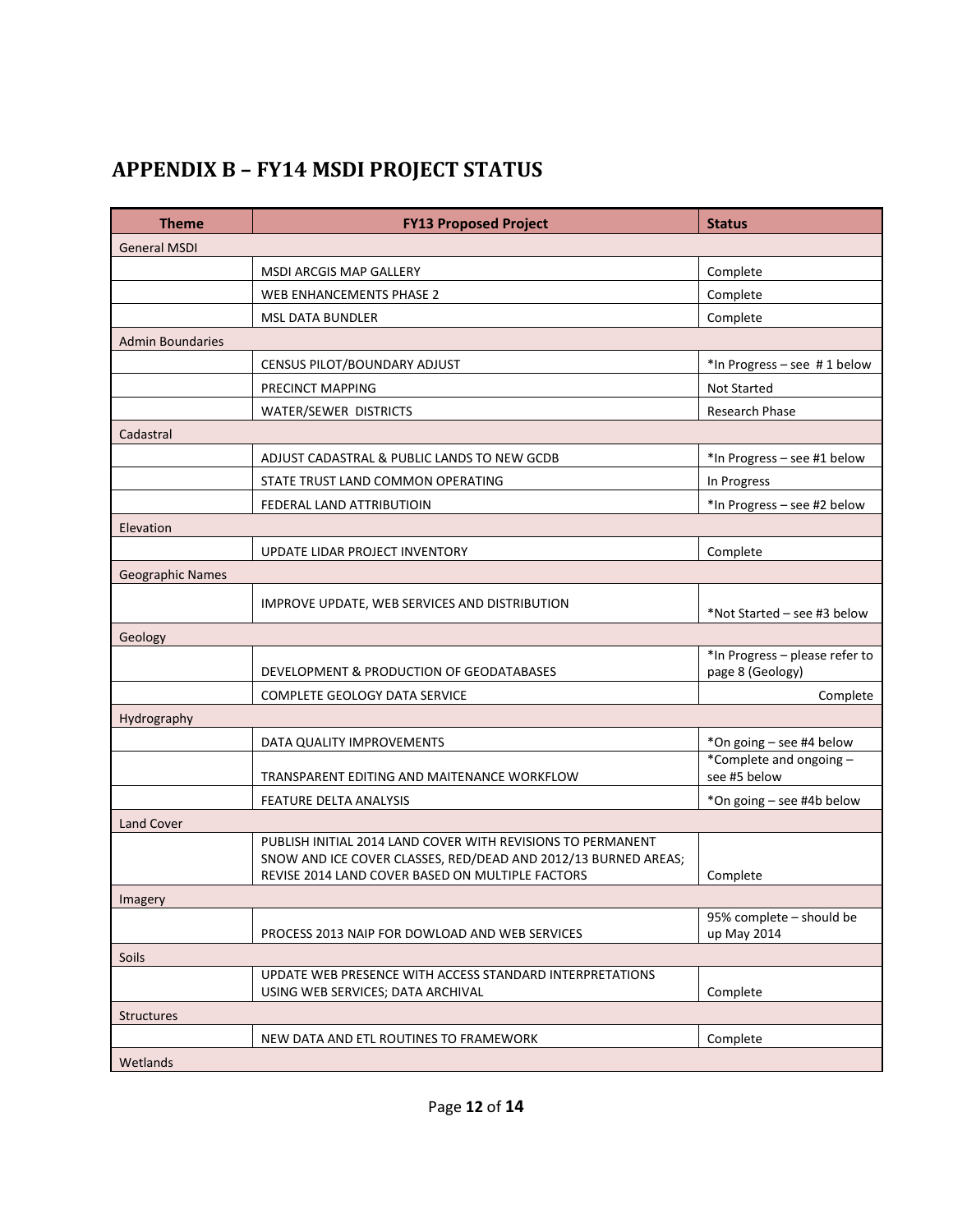| NEW WETLANDS QUAD MAPPING - 500 QUADS | *In Progress – see #6 below |
|---------------------------------------|-----------------------------|
| <b>HYDROGEOMORPHIC DESCRIPTORS</b>    | *Not Started – see #7 below |

Supplemental Comments and Explanations:

- 1. Adjustment of administrative boundaries and the cadastral tax parcels could not happen until MSL received a clean copy of CadNSDI 2 from BLM. Staff spent an estimated 500 hours working with BLM's contractor Premier Data, doing QA/QC on CadNSDI 2 that BLM was not able to accomplish. We received a relatively clean version in March 2014 although we have discovered subsequent errors on the Canadian Boundary. Parcel adjustment has begun and we estimate it will by 50% complete by June 30, 2014. A draft version of county boundaries has been finished and is being inspected in house. Many of the FY14 hours estimated for adjustment have been spent developing the Montana CATSPAW project that will move CadNSDI to CadNSDI\_MT and out of federal management. MSL Administrative Boundary, Cadastral, Geodetic Control staff, along with the State GIS Coordinator, have easily spent an additional 800 hours working to move data into the Esri parcel fabric and developing the policy and procedural documentation that accompany moving the CadNSDI Montana (PLSS) database out of federal and into state hands for maintenance and enhancement.
- 2. While we still have little federal land attribution extensive work on the Public Lands Database was accomplished to make it as current as possible. This data is used as the base for many map applications and has been published as a map service
- 3. The USGS has not completed the edits that were submitted by Montana. This has been rescheduled as a 2015 project
- 4. Data quality improvements are focused on 1. User-submitted requests, and 2. Systematic basinby-basin (8-digit HUC) revisions.
	- a. As of April 2014, approximately 600 hydrography features have been revised based on user-submitted requests. Examples include feature type (FType) and feature code (Fcode) updates, name updates, aligning feature geometry with NAIP, fixing disconnected streams, and digitizing new lakes, ponds, and flowlines. There are approximately another 300 revisions queued at this time.
	- b. Systematic basin-by-basin revisions will begin in the Beaverhead and Musselshell the end of FY14 and continue through FY15. The majority of FY14 time has been spent identifying, testing, and documenting how we will systematically cleanup basins throughout the State. The general approach is to leverage existing datasets, such as the Wetlands Framework and LIDAR-derived hydrography, by using them to identify where revisions are needed (feature delta analysis) and importing geometry and attributes where feasible.